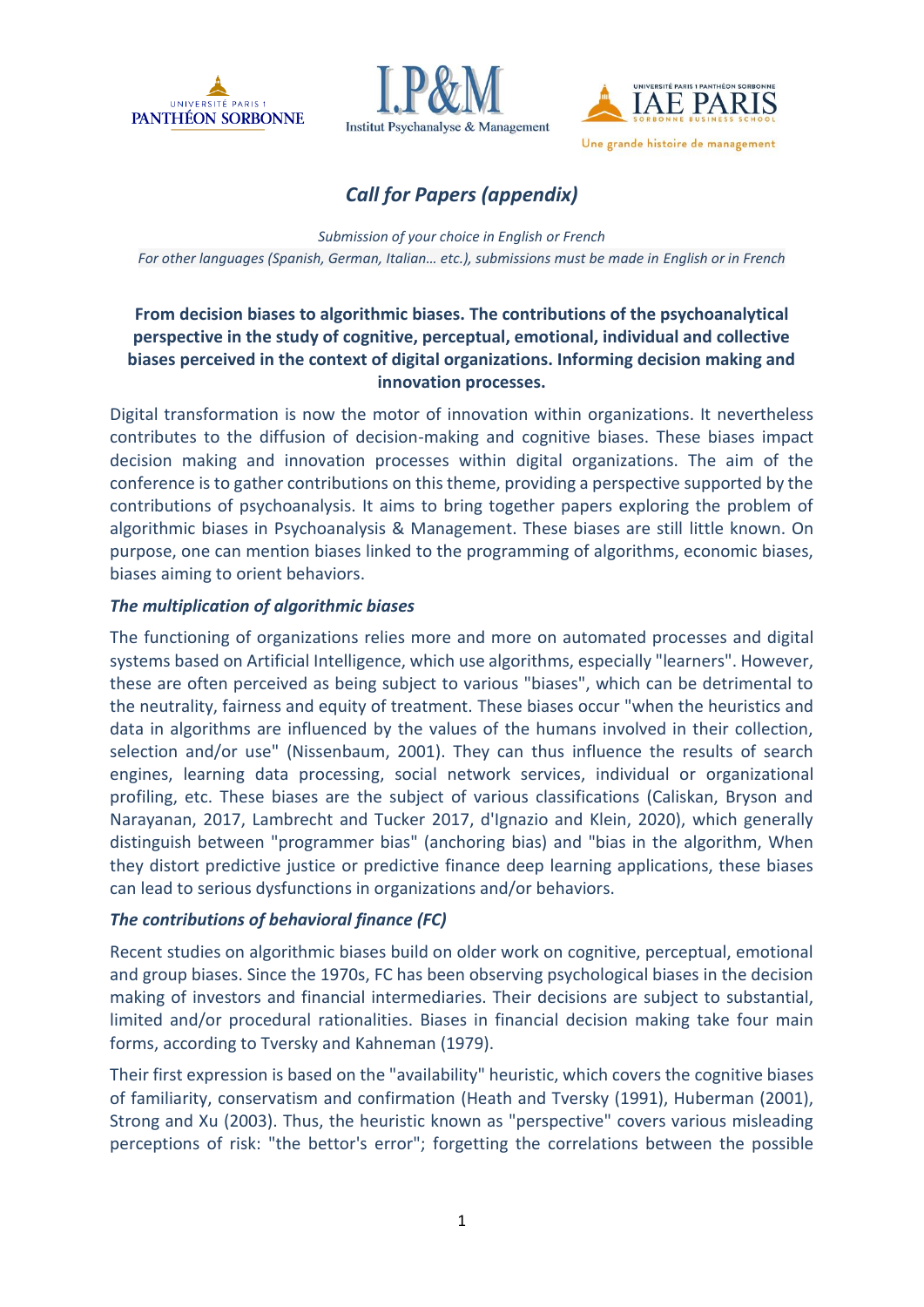





options... The recurrence of these cognitive biases results in the reapplication of decisions and the reproduction of past behaviours in the face of new management situations.

The second form of CPD concerns over-optimism and confidence, aversion to loss and regret, and the status quo effect. The investor who is victims of optimism bias tends to believe that what is good for him or her will inevitably happen (Bernazi, Kahneman, & Thaler, 1999). In some cases, they are conditioned by "self-fulfilling speeches" (or "performative narratives"), which give them the illusion of controlling events, according to the ancient heuristic of "magical thinking" (Skinner, 1948). This frequently observed bias explains why certain socioeconomic actors persevere in situations of failure. Overconfidence, which is the most widespread form of judgment deviation, leads to the illusion that the decision-maker "understands the situation" and is capable of interpreting the trend.

The third form covers emotional biases, sentimental affects and moods. These experiences have been classified by Weiner and Graham (1989) into eight classes (pride, satisfaction, joy, shame, guilt, humiliation, fear, envy), inducing different behaviours in the face of identical situations. One form finds its source in the "heuristic of affectivity" updated by Slovic et al. (1978) and based on a biased perception of risk.

The fourth form relates to compliance biases which, according to Hong, Kubik and Stein (1994), affect the most sociable decision-makers: influenced by social norms, they are the most inclined to adopt "sheep-like behaviour", by imitating or following the market players deemed to be the most influential, the best informed or the most numerous. These behaviors would explain in particular certain phenomena of "irrational exuberance", such as the effects of financial fads, speculative bubbles and certain stock market crashes.

# *The contributions of emotional intelligence (EI)*

EI aims to understand and pilot organizational behaviors, considered irrational or inefficient, by borrowing concepts from the psychology of work and the sociology of organizations, but above all, from the psychoanalysis of management. EI is defined by Mayer and Salovey (1997) as "the ability to perceive and express emotions, to integrate them into one's own thinking, to understand and reason with emotions, and to regulate one's own emotions and those of others". Goleman's work (1995) shows that EI is an effective lever for socialization and efficient management. However, the concept of EI is controversial: intelligence is cognitive, while emotion is affective, defined as the "generic nature of pleasure, pain and emotion" (Assoun, 1997). This polysemy of EI, located at the interface of cognition and emotion, has favoured the construction of various models designed to better understand and test mental activity in its multiple dimensions: Thurstone and Spearman's multifactorial model of intelligence, Thorndike, Weschler and Lautrey's irrational factors of mental activity, Gardner's manifestations of intra- and extra-personal intelligence, Huteau's figures of intelligence... This proliferation has even led to the questioning of the notion of "bias" (Kinjal Dave, 2019).

### *Dealing with bias and the return of trust*

Three types of practices can reduce - if not eliminate - the various biases or effects identified above. The first consists of framing decision making, its execution and control by means of an adapted "decision-making structure" (Thaler and Benartzi, 2004). The second is personal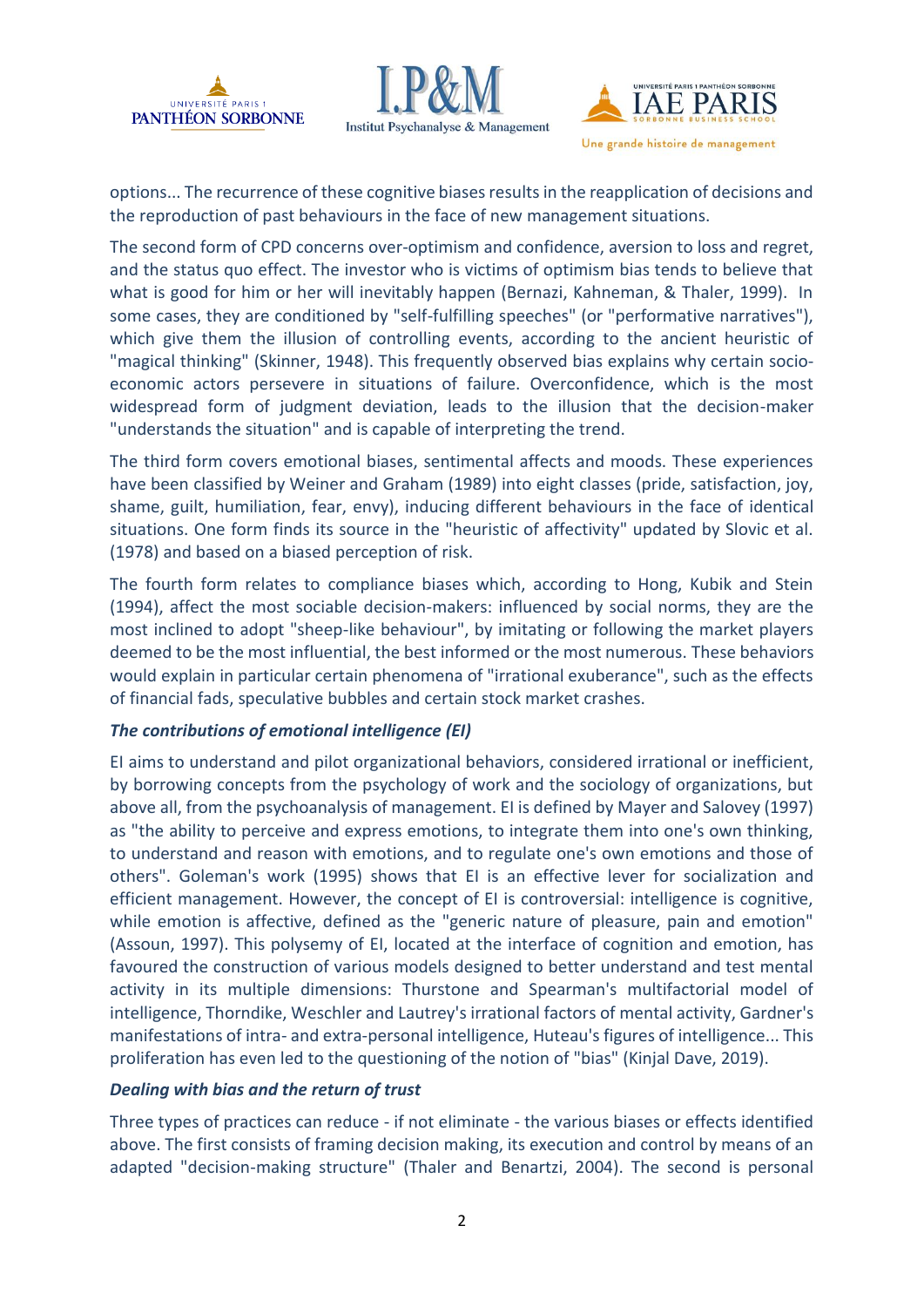





development. Fishoff (1982) considers that cognitive biases are generally easier to reduce than affective and emotional biases, which should logically be eliminated by experience. The third category of procedures resides in the collective ways in which people learn to make decisions. These involve hands-on training in EI, with identification of biases and experimentation with their countermeasures, and routinization of decision-making processes, particularly within communities of practice (Lave and Wenger, 1991).

The efficiency of these practices conditions the return of confidence of stock market investors, company stakeholders, users of AI software, etc. Confidence generates "levels of cooperation that are much higher than those provided by the strict application of the principle of rationality" (Orléan, 1994) and is a powerful factor of personal development (by reinforcing self-confidence). However, trust is an issue for the psychoanalyst in terms of transferential relationships (Askofaré, 2009). Transfer refers to the process by which unconscious desires are actualized on objects, because of their hold, as soon as their use solicits their unconscious repetition. It most often appears as a mechanism of resistance. In the long term, the process can engender distrust, following a phenomenon of an "enantiodromic" nature according to Heraclitus. This term means running in the opposite direction, resurrected by the work of the psychoanalyst Jung (1916), to designate an immanent tendency of the unconscious.

Three components of a psychic and intrapsychic nature are generally attributed to trust: conative, cognitive and affective. The first corresponds to an attitude of risk-taking in a relationship of exchange (Morgan and Hunt, 1994). The second refers to the belief in the competence of a partner or system deemed credible and reliable (Gurviez and Korchia, 2002). The third is based on recognition of the partner's benevolence or availability (Ganesan, 1994) and integrity, loyalty or honesty (Moorman et al. 1992).

### *The insights and contributions of psychoanalysis*

The call for papers is positioned in the field of Psychoanalysis & Management. Concerning psychoanalysis, we underline that its development and application have largely extended to the field of organizations, groups and institutions. Psychoanalysis, which was inaugurated by the work of S. Freud, continued and developed by his successors, has opened up new epistemological perspectives in its fields of application, particularly for the analysis of the functioning of groups, organizations, institutions and cultures. We will mention in particular the development and contributions made by the extension psychoanalysis movement (Kaës, 2013). Psychoanalysis also extends to the field of social psychology. Research in management research makes extensive reference to Lewin's work.

With regard to the theme of the colloquium and for publication: It is worth emphasizing a few fundamental points brought by his insights, which we support, for information purposes, from three perspectives.

There is no unbiased knowledge(s), and in this respect, psychoanalysis, as theory and practice of interpretation, of the unconscious impulse and of transferential links, challenges the disconnect between the cognitive and the emotional. Consecutively, there is no epistemological cleavage to be maintained in the exploration of thought, its genesis, its construction and its processes. Psychoanalysis can help to understand the issues and problems posed in the register of the elaboration of thought and its developments. The first step is to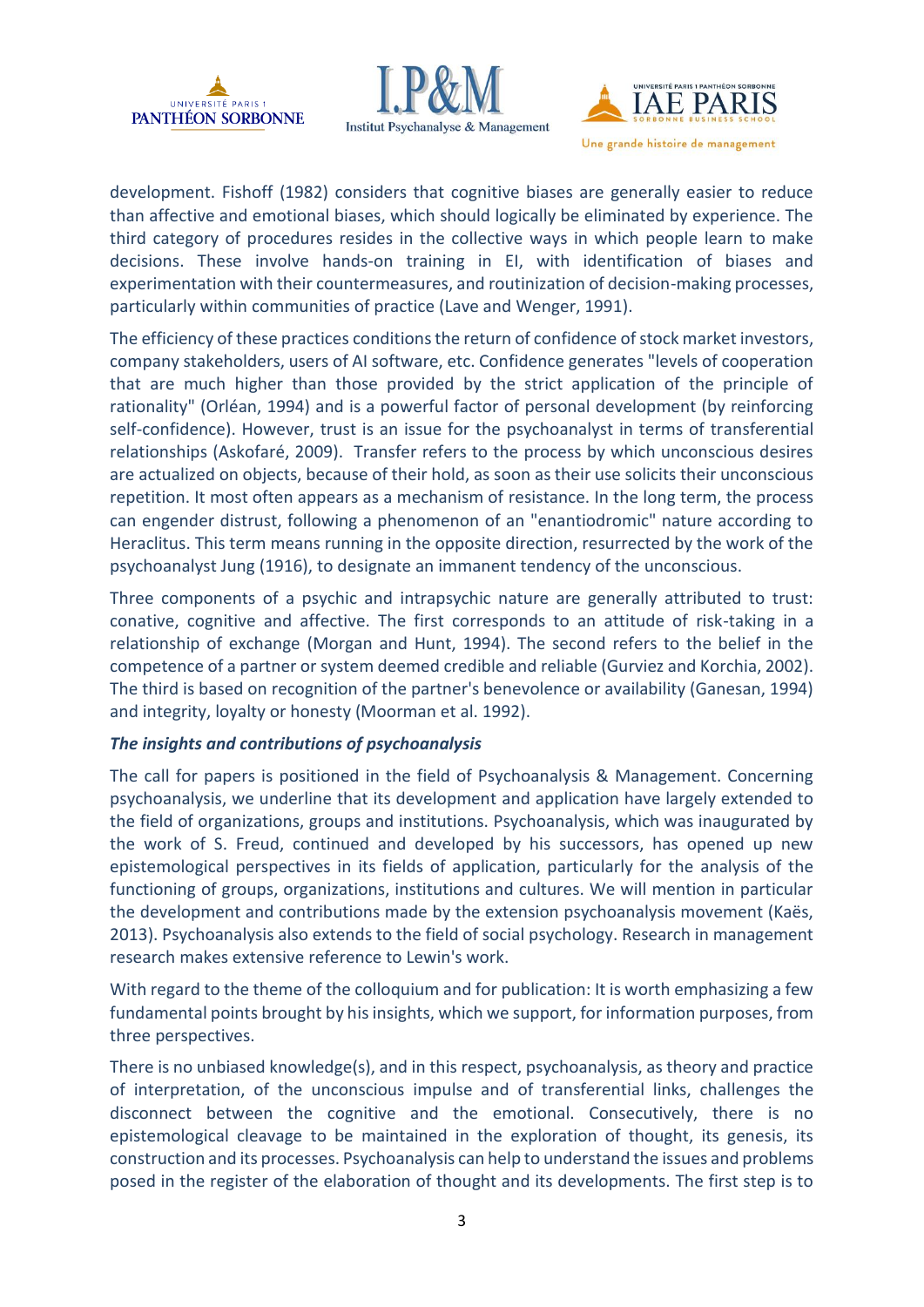





understand the limits imposed by algorithmic governance, the development of AI and the intensive use of digital applications, in its current and future constructions, in relation to the rights-of-way, impacts and futures ... concerning the anthropological and clinical evolution of human relationships, but also concerning the situations and practices themselves. One of the findings is that algorithmic governance has a hold on the definition of spaces of thought, its functioning and its contents, which it saturates with information. It corrupts otherness in human relations. At its limit, the subject's response is its erasure if he or she has no other alternatives. From the point of view of psychoanalysis, it is a question of symbolic violence which supports the violence already instituted by the current modalities of management, of the functioning of organizations, which is manifested by behaviors whatever their modalities and their register.

## *The expected contributions of the conference*

The digitalization of processes and the diversification of algorithms are guiding decision making and innovation processes within organizations - for example as a result of the development of teleworking since the health crisis. This perspective opens up new fields of research into the governance and management of organizations, extended to the work behaviors of their various actors (Sunstein and Thaler, 2008; Sunstein and Reid Hastie, 2015). The development of AI - especially machine learning and deep learning - is accompanied by new types of bias, whose nature, origins and effects are still unknown.

The papers expected at the conference scheduled for 2021 will contribute to enriching reflection on the contributions of psychoanalysis, and more broadly of the sciences of the psyche and their peripheral disciplines (critical sociology, anthropology and ethnopsychoanalysis, language sciences, semiology, etc.), in the study of decisional and algorithmic biases, as well as more broadly, in the profiling of "man-machine" or "augmented man".

As part of the expectations, the conference wishes to collect important contributions on the theme of the economy and management of innovation. Digital development is now proposed as the spearhead of innovation and decision making, in these different points of view, technological, organizational, managerial. This theme is a topical one. However, beyond its timeliness, it raises controversies, particularly with regard to its influence on human development. In this respect, the challenge is to show that innovation can help remove the epistemological obstacle that successive crises have highlighted.

*The conference proposes publication* in the journal "Innovations - Revue d'Économie et de Management de l'Innovations / Journal of Innovation Economics & Management" (Revue Classée AERES, CNRS, FNEGE, ÉconLit, Scopus, ERIH Plus).

The I-REMI and JIE&M Journals publish original articles and not translated articles respectively. The subjects are to be positioned on the following axis: From decisional biases to cognitive biases. The contributions of psychoanalysis in the decision-making and innovation processes of digital organizations. Publication in these two journals requires that the articles fit in with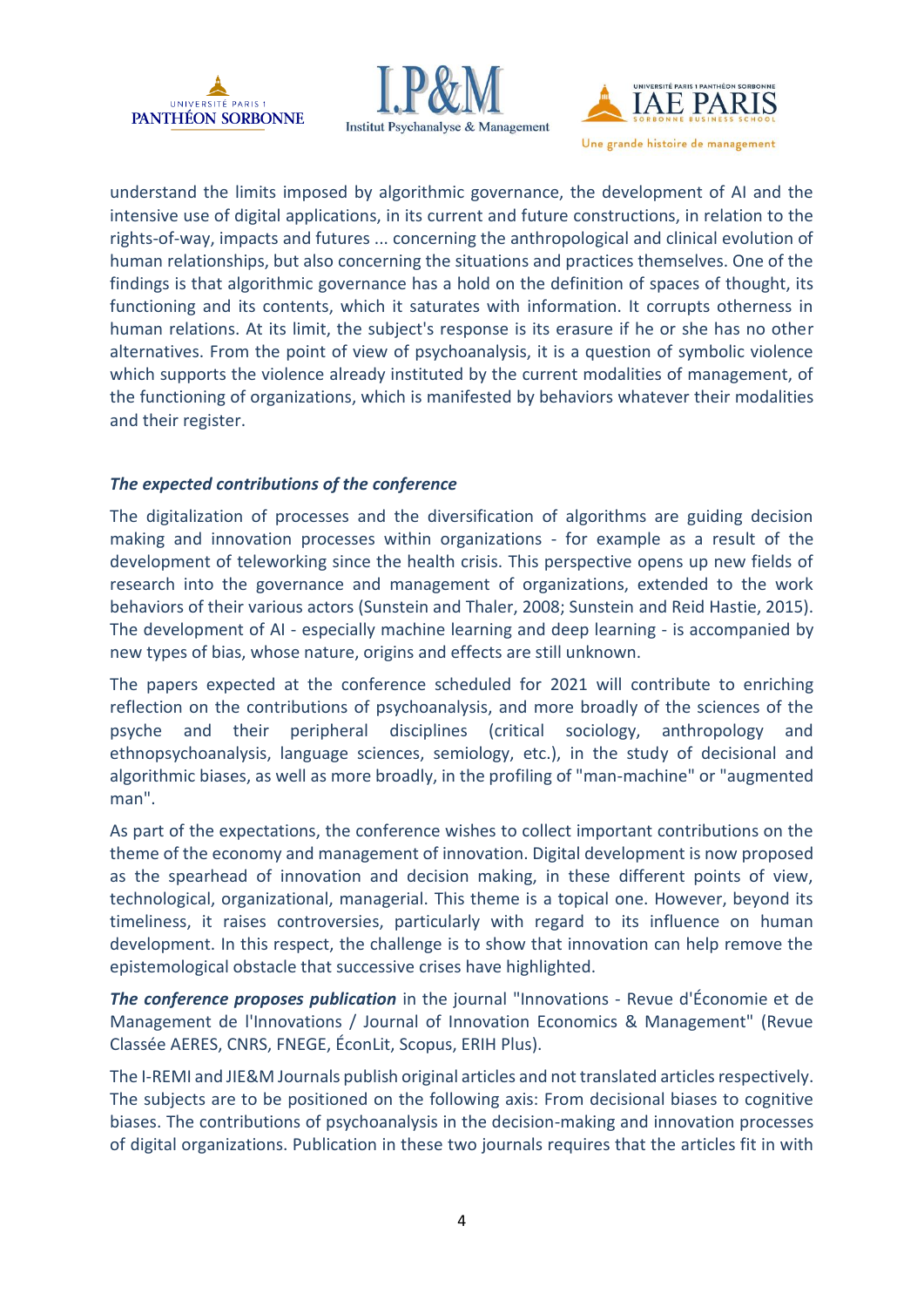





their editorial line and that the innovation is not considered as an element of context but is at the heart of the themes and methods of analysis selected.

### *Bibliographical references*

- ASKOFARE, S. (2009), « Quelle doctrine du contrôle ? *», Mensuel de l'École de psychanalyse des Forums du Champ lacanien,* n° 44.
- ASSOUN P-L (1997), *Psychanalyse,* PUF.
- BENARTZI S., THALER R. (2001) "Naïve Diversification Strategies in Retirement Saving Plans", *American Economic Review,* 91, 79-98.
- BENARTZI S., THALER R. (2001) "Excessive Extrapolation and the Allocation of Accounts to Company Stock", *Journal of Finance*, 56, 1747-1764.

BENARTZI S., KAHNEMAN D., THALER R. (1999), "Optimism and Overconfidence in Asset allocation Decisions", *News.morningstar.com.*

- CALISKAN A., JOANNA J. BRYSON & ARVIND NARAYANAN (2017), « Semantics derived automatically from language corpora contain human-like biases », *[Science](https://fr.wikipedia.org/wiki/Science_(revue))*.
- FESTINGER L.A. (1957), *A Theory of Cognitive Dissonance,* Stanford University Press.
- GOETZMAN W., PELES N. (1997), « Cognitive Dissonance and mutual fund Investors », *Journal of Financial Research*, 20, 145-158.

GOLEMAN D. (1995), *Emotional Intelligence,* Bantam.

- GRAHAM J.R, HARVEY C.R. (2001), "The theory and Practice of Corporate Finance*",Journal of Financial Economics,* vol 60, 187-243.
- GREENFINCH P, « Main Behavioural Finance Concepts », *http:/ pgreenfinch*, 2005.
- HEATH C., TVERSKY A. (1991) "Preferences and beleefs: ambiguity and competence in choice under uncertainty", *Journal of Risk and Uncertainty*, 4, 5-28.
- HIGGS MJ., DULEWICZ V, (2002), *Making Sense of Emotional Intelligence*, 2<sup>nd</sup> ed, Windsor.
- D'IGNAZIO , LAUREN F. KLEIN C. (2020), « 2. Collect, Analyze, Imagine, Teach », dans *Data Feminism*, MIT **Press**.
- KAËS R, (2012), Le Malêtre, Paris, Dunod
- KAËS R., (2013), « L'extension de la psychanalyse. Introduction à quelques problèmes épistémologiques », *Cahiers de Psychologie clinique*, n° 40, pp. 47-69
- KINJAL D. (2019), « Systemic Algorithmic Harms », *Data & Society*, 31 mai 2019.
- LAVE L., WENGER K. (1991), *Legitimate Peripheral Participation,* Cambridge University, Press.
- LAMBRECHT A & TUCKER C. (2017), « Algorithmic discrimination ? : apparent algorithmic bias in the serving of stem ads », *Unpublished manuscript, Massachusetts Institute of Technology*
- MAYER ET AL. (1998), *Emotional Intelligence in everyday Life, a Scientific Inquiry*, Psychology Press, p.133-149.
- MOORMAN C., ZALTMAN G. (1992), "The dynamics of trust within and between organizations", *Journal of Marketing research,* 29, pp.314-318.
- NISSENBAUM H., « How computer systems embody values », *Computer*, vol. 34, n<sup>o</sup> 3, mars 2001, p. 120–119
- ORLEAN A. (dir.), (1994), *Analyse économique des conventions*, Paris, PUF.
- SLOVIC P.(1978), "Analyzing the Expert judge", *Journal of applied Psychology,* 53,255-263.
- SUNSTEIN & HASTIE R. (2015), Wiser : Getting Beyond Groupthink to Make Groups Smarter, HBR Press.
- THALER R.H., BENARTZI S (2004),"Save more to-morrow: using Behaviral Economics to increase Employee Saving", *Journal of Political Economy,* 112 (1), 164-167.
- THALER R. H., TVERSKY A., KAHNEMAN D, SCHWARTZ A. (1997), "The effect of Myopia and loss Aversion on risk Taking ; an experimental test", *Quaterly Journal of Economics,* 112(2), 647-661.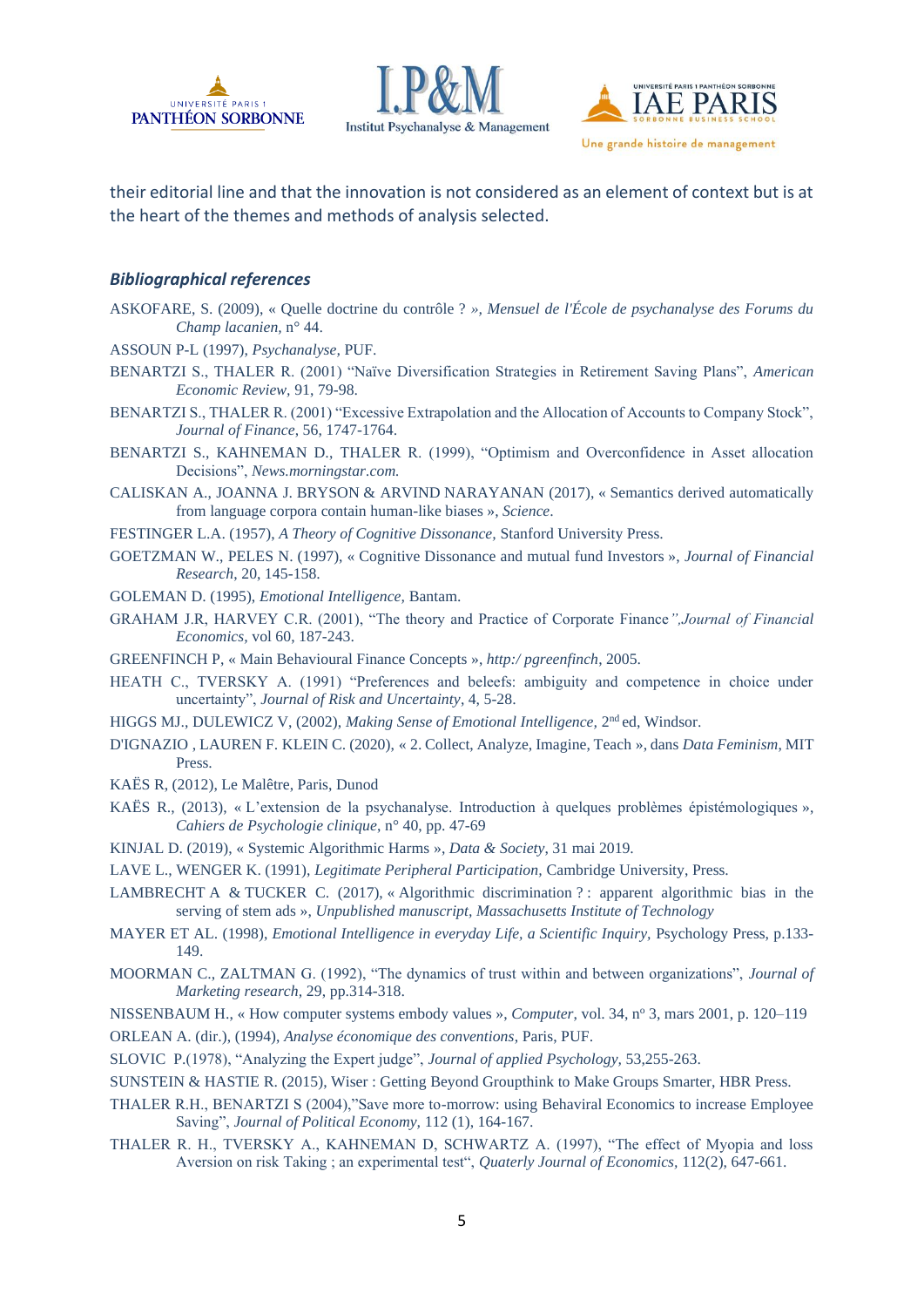





THALER R.H, SUNSTEIN C.R.(2008), *Nudge: Improving decisions about health, wealth and happiness,* New haven, Yale ..

WEINER B., GRAHAM S. (1989), "Understanding the Motivational Role of Affect : Life-span Research from an Attributional Perspective", *Cognition and Emotion*, 3 (4), 401-419.

#### *Publications*

The best Papers will be proposed for publication in the following journals. The modalities of submission will be communicated at the end of the pre-selection to take into account the specific provisions of each journal. Please read the general conditions for submission, evaluation and participation in the conference (Call for Papers Annex (p. 8).

- Innovations Revue d'Économie et de Management de l'Innovations (I-REMI) for articles in French language.
- Innovations Journal of Innovation Economics and Management (I-JIE&M) for Englishlanguage articles. The I-REMI and JIE&M Journals publish original articles and not translated articles respectively. The subjects are to be positioned on the following axis: From decisional biases to cognitive biases. The contributions of psychoanalysis in the decision-making and innovation processes of digital organizations. Publication in these two journals requires that the articles fit in well with their editorial line and that the innovation is not considered as an element of context but is at the heart of the themes and methods of analysis selected.

#### *To consult the instructions to authors*

http://innovations.cairn.info/instructions-aux-auteurs/

- Psychoanalysis & Management magazine
- Management of Organizational Technologies journal (Presses des Mines, Paris)
- A summary presentation of the papers (Podcast) will be requested from the authors, attached to V2.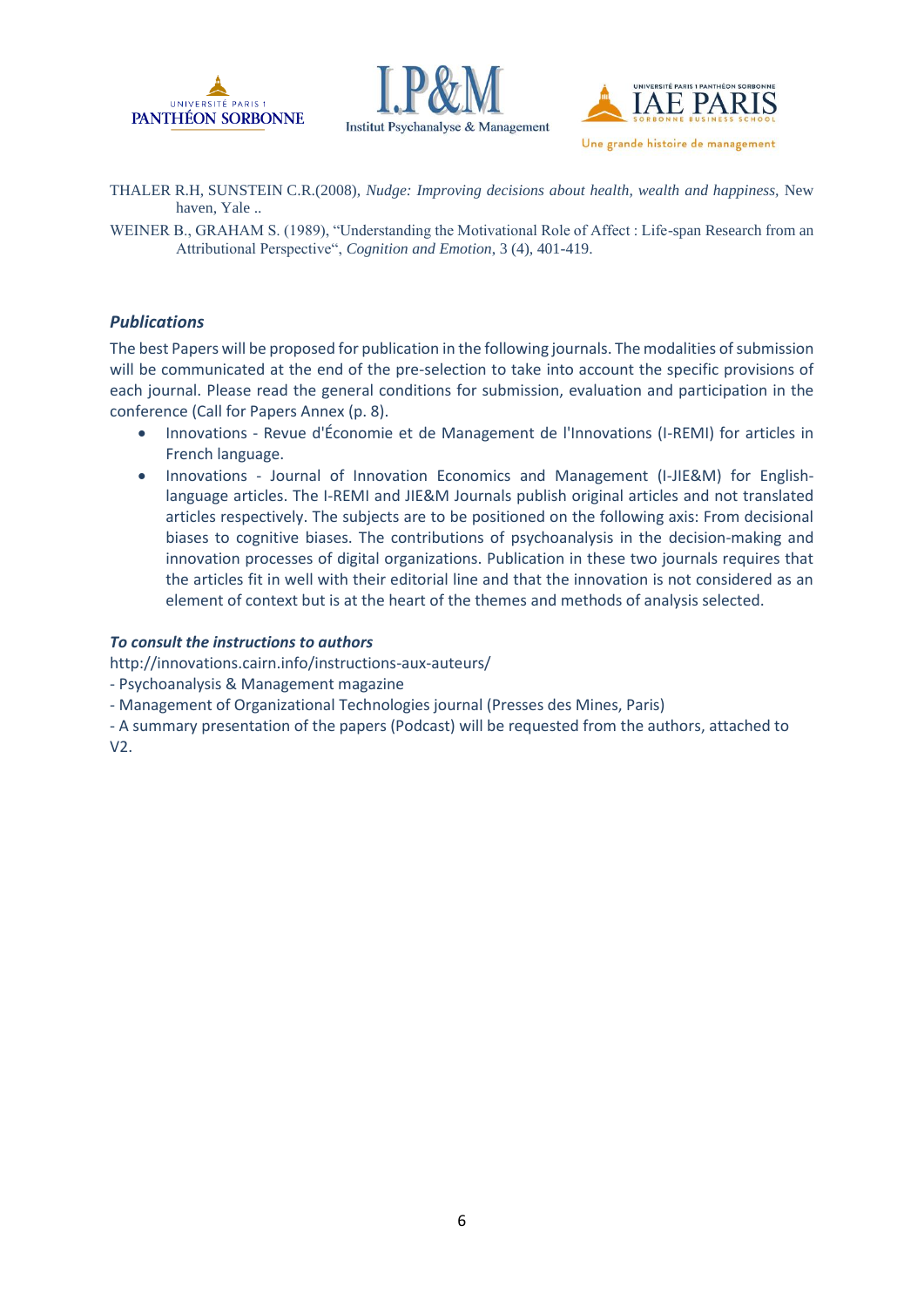





#### **COMITE D'ORGANISATION Contacts**

Géraldine MICHEL **[gregor.iae@univ-paris1.fr](mailto:gregor.iae@univ-paris1.fr)**<br>Paola BERDUGO **gregor.iae@univ-paris1.fr** Paola BERDUGO **[gregor.iae@univ-paris1.fr](mailto:gregor.iae@univ-paris1.fr)**<br>Annick SCHOTT annickschott@free fr

#### **COMITE SCIENTIFIQUE**

Isabelle CHOQUET Professeur, ICHEC, Bruxelles Guy KONINCKX Psychologue, Institut G.I.R.O.S Zahir YANAT Professeur à l'ISTEC, Paris

Daniel BONNET bonnet.daniel@outlook.com Jean Jacques PLUCHART jean-jacques.pluchart@univ-paris1.fr<br>Géraldine MICHEL **gregor.jae@univ-paris1.fr** 

annickschott@free.fr

Isabelle BARTH Professeur des Universités, Université de Strasbourg Ornella Di BENEDETTO Psychopédagogue, Formatrice aux métiers du professorat, Il Nodo Groupe, Turin Emmanuel BECK Maître de Conférences, Université Jean Moulin, Lyon Laurent BIBARD Professeur à l'ESSEC, HDR, Directeur de la Chaire Edgard Morin de la complexité Marc BONNET Professeur des Universités, ISEOR, IAE, Université Jean-Moulin, Lyon Georges BOTET-PRADEILLES Psychologue, Président Honoraire de l'I.P&M<br>Christian BOURION Professeur Honoraire, ICN Business School, N Professeur Honoraire, ICN Business School, Nancy-Metz Martine BRASSEUR<br>
Professeur des Universités, CEDAG, Université de Paris<br>
Iean-Claude CASALEGNO<br>
Professeur, ESC Business School, Clermont-Ferrand Professeur, ESC Business School, Clermont-Ferrand Marie CAZES Accompagnement d'orientation analytique (Personnes, équipes, groupes), Formation Maître de Conférences, IAE Paris-Sorbonne Business School Patricia DAVID Professeur Emérite, HDR, ESDES, Université Catholique de Lyon<br>
Emmanuel DIET Psychanalyste. Analyste de proupe et d'institution. anc. Réd.en chef Emmanuel DIET Psychanalyste, Analyste de groupe et d'institution, anc. Réd.en chef de la revue « Connexions » Anne-Lise DIET Psychologue, Psychanalyste, Analyste de groupe et d'institution<br>Dominique DRILLON Psychanalyste, Professeur HDR, Excelia Group, La Rochelle Psychanalyste, Professeur HDR, Excelia Group, La Rochelle Philippe FACHE Maître de conférences associé, Université Paris 13. Chercheur au Lara (ICD) Albert FILHOL Psychanalyste, Psychologue clinicien, G.R.A.A.M<br>Gino GRAMACCIA Professeur Émérite. Université de Bordeaux Professeur Émérite, Université de Bordeaux Bernard GUILLON Maître de Conférences HDR, Université de Pau et des Pays de l'Adour Susanne HABRAN-JENSEN Psychologue, Coach, Intervenante ICN Business School Nancy Rym HACHANA Professeur, HDR, ISCAE, Université de la Manouba, Tunisie Patrick HAIM Professeur, Syndicat Mixe ESCEM, Poitiers Anne JANAND Maître de Conférences, HDR, Université Patis-Saclay Erwan LAMY Professeur Associé, ESCP Europe. Membre du Groupe de Recherche en Épistémologie « Grè » Docteur en Sciences Économiques, Expert en relations sociales et négociations Marc LASSEAUX Psychanalyste, Interventions cliniques, Psy&Co, G.R.A.A.M<br>Mathias NAUDIN Mathias NAUDIN Mathias NAUDIN Maître de Conférences, Université de Paris Lidwine MAYZERAY Maître de Conférenes, IAE de Lille Géraldine MICHEL Professeur des Universités. Directrice de la Recherche. IAE Paris-Sorbonne Business School Florent NOËL Professeur des Universités, IAE Paris-Sorbonne Business School Catherine PASCAL Maître de Conférences, Université Bordeaux-Montaigne Mario PERINI Psychanalyste, Directeur Scientifique, Il Nodo Groupe, Turin<br>
Yvon PESQUEUX Professeur, Titulaire Chaire des Systèmes d'organisation, CNA Professeur, Titulaire Chaire des Systèmes d'organisation, CNAM, Paris Barbara PIAZZA Psychologue, Psychothérapeute, Il Nodo Groupe, Turin Professeur émérite. PRISM. Paris 1 - Université Panthéon-Sorbonne Baptiste RAPPIN Maître de Conférences, HDR, IAE de Metz, Université de Lorraine Pierre-Michel RICCIO Professeur, Institut Mines Télécom, Alès Philippe SAÏELLI Psychanalyste, Maître de Conférences, Université de Valenciennes Jean Claude SALLABERRY Professeur Émérite, Université de Bordeaux Professeur Émérite, ISEOR, Université Jean-Moulin, Lyon Annick SCHOTT Maître de Conférences HDR, Université Bordeaux-Montaigne Thibault de SWARTE Maître de Conférences HDR, IMT Atlantique, Idea Lab LASCO, IMT. Président du CIRERO, Chercheur Associé au LEMNA, Université de Nantes Nathalie TESSIER Professeur à ESDES, Université Catholique de Lyon Gilbert TIBI Psychanalyste, Membre de la Fédération des Ateliers de Psychanalyse de Paris<br>Agnès VANDEVELDE-ROUGALE Socio-anthropologie. Chercheuse associée au LCSP. Université de Paris Agnès VANDEVELDE-ROUGALE Socio-anthropologie, Chercheuse associée au LCSP. Université de Paris Lise VIEIRA Professeur des Universités, Université Bordeaux-Montaigne Professeur des Universités, IAE de Lyon, ISEOR, Présidente de l'ADERSE Ydriss Ziane Maître de Conférences, HDR, IAE Paris-Sorbonne Business School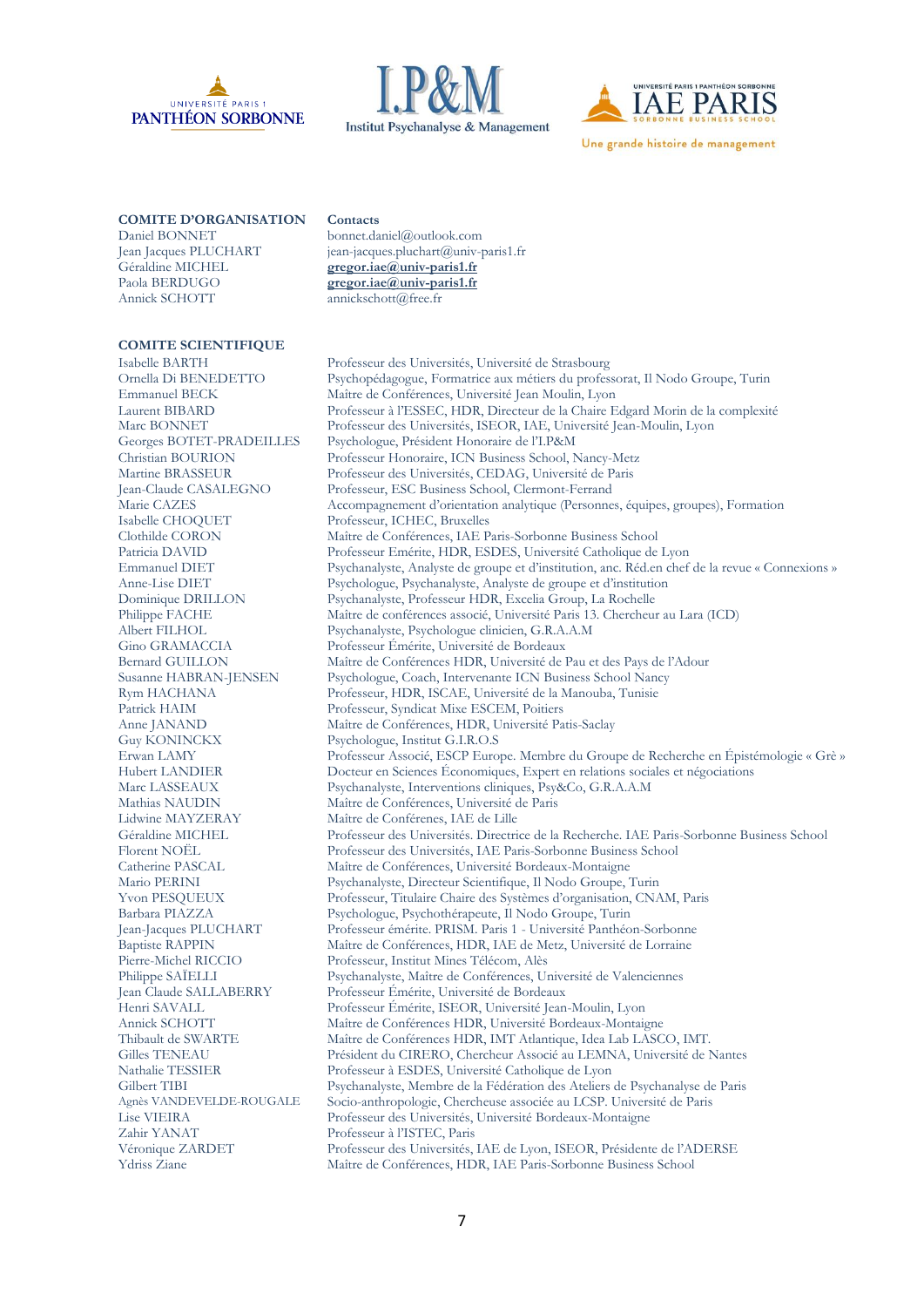





### *SUBMISSION AND EVALUATION PROTOCOL Dead Line*

Submissions and registrations are to be made on the website SCIENCESCONF.ORG **OPEN** <https://ipm21c1.sciencesconf.org/> **[Des biais décisionnels aux biais algorithmiques -](https://ipm21c1.sciencesconf.org/) IAE Paris-Sorbonne - SciencesConf.org**

*Submission Standards*: See Style Sheet. Non-compliant submissions are not accepted.

**Style Sheet**: Available at SciencesConf.org

### **1***\_ Sending communication intentions OPEN*

Acceptance is made on the basis of communication intentions (extended summaries). These are evaluated by the Restricted Scientific Committee. Authors send a 2 or 3 pages intention of communication showing the progress of the research: Title (clearly defining the object and field of research), axis, keywords, motives and stakes, problematic, hypothesis(s) or research questions, epistemological positioning, theoretical and methodological framework, thread, elements of expected research results, elements of bibliography.

#### **2\_** *Acceptance of communication intentions notified to the authors UPON RECEIPT*

### *3\_ Sending V1s (full paper)*

Submission of V1s to reviewers and return to authors for V2 development NB: Reminder that papers are accepted on the basis of the communication intention

**October 20, 2021**

### **4**\_ *Sending the V2s (full paper)*

We invite authors to respect the presentation standards defined below for publication in electronic proceedings. Non-compliant papers are returned to the authors for compliance within the required deadlines. **November 19, 2021**

| 5 Registration and Registration | <b>Rules Opening</b> | June 01, 2021           |
|---------------------------------|----------------------|-------------------------|
|                                 | Closing              | <b>October 15, 2021</b> |

#### *Addressing documents*

Submissions and Registrations <https://ipm21c1.sciencesconf.org/> [Des biais décisionnels aux biais algorithmiques -](https://ipm21c1.sciencesconf.org/) IAE Paris-Sorbonne - SciencesConf.org

#### *And email correspondence*

| 1.98M                                        | bonnet.daniel@outlook.com and annickschott@free.fr |
|----------------------------------------------|----------------------------------------------------|
| PRISM (University Paris 1 Panthéon-Sorbonne) | jean-jacques.pluchart@univ-paris1.fr               |
| <b>GREGOR (IAE Paris-Sorbonne)</b>           | gregor.iae@univ-paris1.fr                          |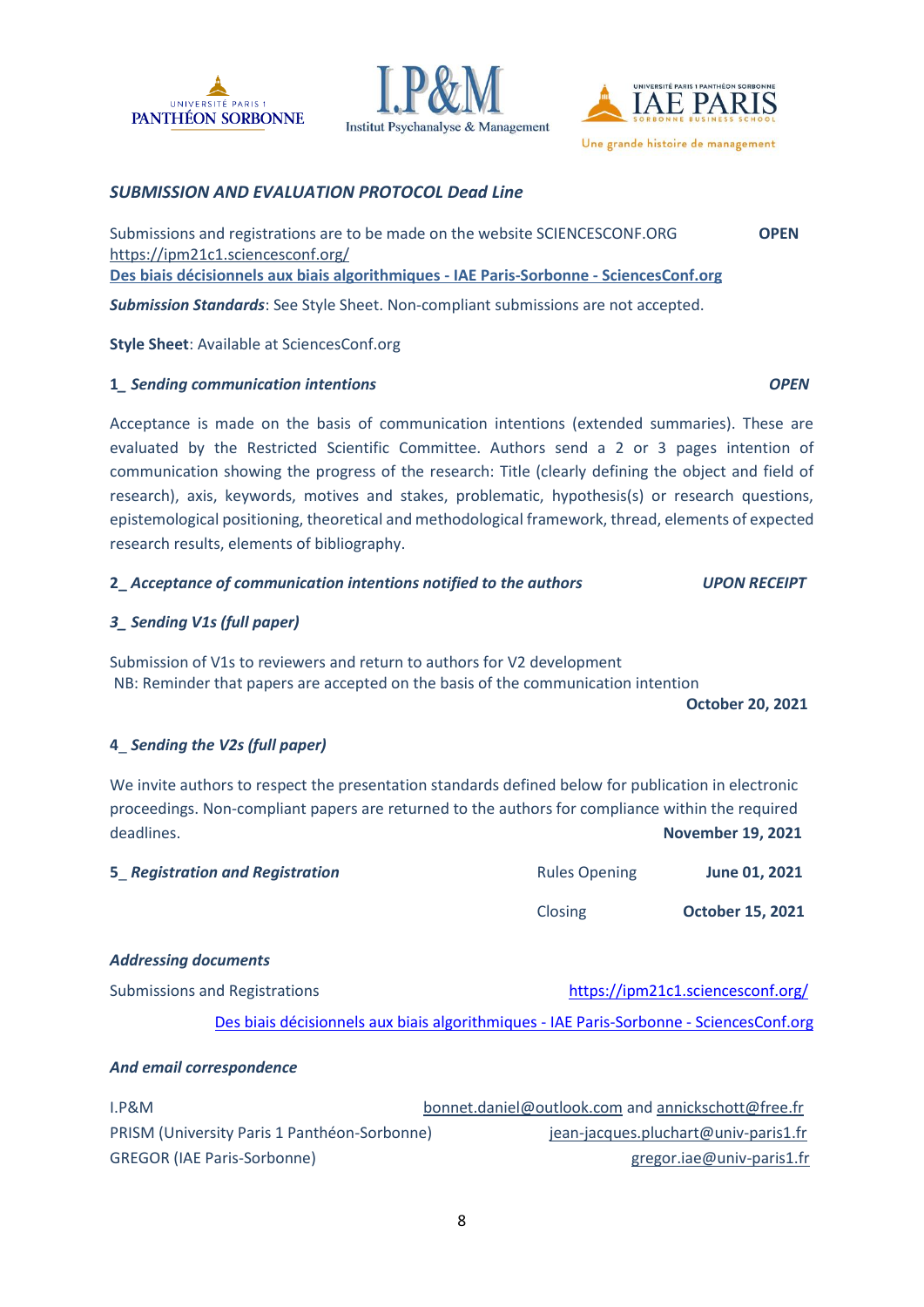





### *General conditions of participation*

The respect of the deadlines for the delivery of the respective documents facilitates the preparation and the good organization. We recommend authors to be diligent in all respects. The same rule applies to registration and payment of registration fees.

Evaluation: Papers in V1 are evaluated anonymously (blind review process) by two reviewers specialized in the field covered. A third review is requested if arbitration is to be considered.

Papers are published in the research proceedings (digitized proceedings) of the colloquium. Only the V2 and V1 papers admitted as is, submitted on time, for authors who are up to date with their registration and the rules, are published in the electronic proceedings.

The papers, among the V2 and V1 admitted as is, are proposed for evaluation for publication in one of the partner journals (ISSN). Authors are invited to submit the V2 within the deadline specified in the submission protocol. Only the V2s or, if applicable, the V3s are submitted to the Reading Committee which decides on the pre-selection for publication. The pre-selection is subject to the effective payment of the registration fees and to the effective presentation of the paper during the event by the author or by at least one of the co-authors. The pre-selection is defined by the provisions respecting the protocols and rules that are those of the partner journals and the pre-selected and submitted papers are evaluated according to the provisions of their protocol. The - or - authors endeavour to be present during the two days in order to participate in the work of knowledge production which is proposed by the editorial line of the colloquium.

Registration fees and payment are due in full for any participation, according to the scale proposed in the registration form, unless special conditions are expressly granted. Withdrawal, received by the organizer or de facto recorded ten days before the date of the conference, will result in the invoicing of registration fees to each author for an amount equal to 33% of the general rate corresponding to the fixed registration management fee, if the organizer has been informed within this time limit. The amount of the registration fee at the general rate is due if the organiser has not been informed by the author(s) by any means, in particular when the author(s) have omitted to respond to reminders relating to the submission of the V2 which have de facto led to a withdrawal, have not replied to reminders relating to the registration with the organizer, nor carried out any diligence at their own expense, including having completed the required formalities in time with their institution for their care when requested. In the case of a refusal to pay by the home institution, of which the organizer is informed within ten days before the date of the conference, special conditions may be proposed.

NB: The colloquium is likely to be held by videoconference if the confinement requirements require it. The realization in videoconference does not lead to a revision of the registration fees and reason of the expenses related to the organization by a professional service. Participants are required to comply with the sanitary requirements prescribed by the organizer.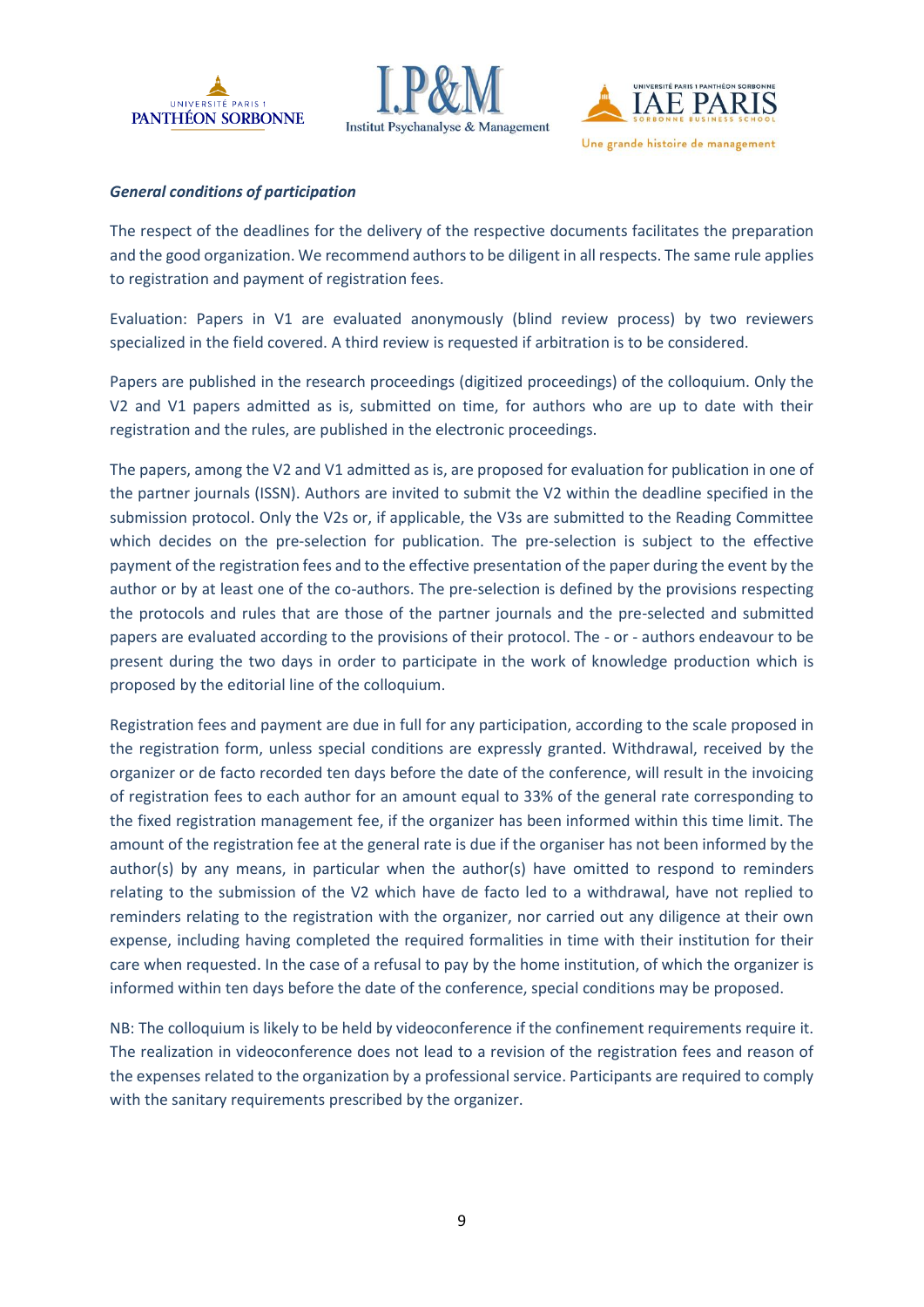





#### **INFORMATIONS INSCRIPTION**

#### **LES INSCRIPTIONS SONT A FAIRE SUR LE SITE SCIENCESCONF.ORG**

**Les REGLEMENTS (par les auteurs) et les BONS DE COMMANDE (pour les administrations publiques 1)** 

Sont à adresser À Institut Psychanalyse & Management (I.P&M) Accompagnés d'une copie du Bulletin d'Inscription et des pièces justificatives (le cas échéant) à l'adresse suivante

**INSTITUT DE PSYCHANALYSE & MANAGEMENT**

SECRETARIAT GENERAL : Mme Annick SCHOTT

17, Rue Crampel

33800 BORDEAUX (France)

Contact I.P&M Daniel Bonnet Mobile : 06-07-34-26-92 bonnet.daniel@outlook.com

Contact I.P&M Annick Schott Mobile : 07-86-10-56-63 annickschott@free.fr

Contact Université Paris 1 Panthéon Sorbonne Sorbonne Recherche Management **[jean-jacques.pluchart@univ-paris1.fr](mailto:jean-jacques.pluchart@univ-paris1.fr)**

Contact IAE Paris-Sorbonne Sorbonne Recherche Management [gregor.iae@univ-paris1.fr](mailto:gregor.iae@univ-paris1.fr)

Les informations et le téléchargement de **l'appel à communications** sont disponibles :

|  |  | Sur le site Web SciencesConf.or |
|--|--|---------------------------------|
|  |  |                                 |

**Sure 2018 Sure 2018 <https://ipm21c1.sciencesconf.org/>** 

[Des biais décisionnels aux biais algorithmiques -](https://ipm21c1.sciencesconf.org/) IAE Paris-Sorbonne - SciencesConf.org Sur le Site Web de l'I.P&M (Rubrique Colloque) [ip-m.com \(ip-m.com\)](http://ip-m.com/) ip-m.com (ip-m.com)

Sur le Site Web de l'Université Paris Panthéon-Sorbonne

[Les évènements | Université Paris 1 Panthéon-Sorbonne \(pantheonsorbonne.fr\)](https://www.pantheonsorbonne.fr/evenements)

Sur le Site Web de l'IAE de Paris-Sorbonne Business School

[Toute notre actualité | IAE PARIS -](http://www.iae-paris.com/fr/toute-notre-actualite?cat=event) SORBONNE (iae-paris.com)

Sur le Site Web de la FNEGE (Rubrique > Actualités)

[http://www.fnege.org/actualites?search\[news\\_type\]=2](http://www.fnege.org/actualites?search%5bnews_type%5d=2)

Le **bulletin d'inscription** sera adressé aux auteurs. Il sera également disponible sur les sites Web.

|                                                                                                                     | <b>INSCRIPTION</b>                    |                                                                                                                                                                                                                                                      |
|---------------------------------------------------------------------------------------------------------------------|---------------------------------------|------------------------------------------------------------------------------------------------------------------------------------------------------------------------------------------------------------------------------------------------------|
|                                                                                                                     | Frais d'inscription                   |                                                                                                                                                                                                                                                      |
| Participants                                                                                                        | Au plus tard Le 15 Octobre 2021       | Souscription à l'ouvrage (*)                                                                                                                                                                                                                         |
| Enseignants-chercheurs, Chercheurs<br>Professionnels, Consultants, Experts                                          | 330,00 €                              | Dans la série éditoriale Psychanalyse &<br>Management (ISSN/ISBN)<br>Inclue dans le Tarif d'inscription                                                                                                                                              |
| Doctorants, Etudiants<br>Publics en recherche d'emploi                                                              | $200,00 \in$<br>(Justificatif requis) |                                                                                                                                                                                                                                                      |
| Adhésion à l'I.P&M : Tarif pour une première adhésion<br>Le bulletin d'adhésion est joint au bulletin d'inscription |                                       | En SUS: $20,00 \in$                                                                                                                                                                                                                                  |
| Repas de Gala (Facultatif)                                                                                          |                                       | En SUS: $50,00 \in$                                                                                                                                                                                                                                  |
|                                                                                                                     |                                       | Les frais d'inscription comprennent les consommations (accueil, pauses, apéritif de clôture), le cocktail déjeunatoire, les actes<br>the contract of the contract of the contract of the contract of the contract of the contract of the contract of |

électroniques, la documentation remise aux participants et un exemplaire de la Revue Psychanalyse & Management dans lequel sont publiés les papiers sélectionnés. Cet exemplaire est adressé directement aux auteurs lors de sa parution, tenant compte du délai nécessaire à son élaboration.

(\*) Le prix catalogue de la publication est de 32,00 €

<sup>&</sup>lt;sup>1</sup> Les règlements auprès des administrations sont en effet désormais obligatoire sur le site CHORUS Pro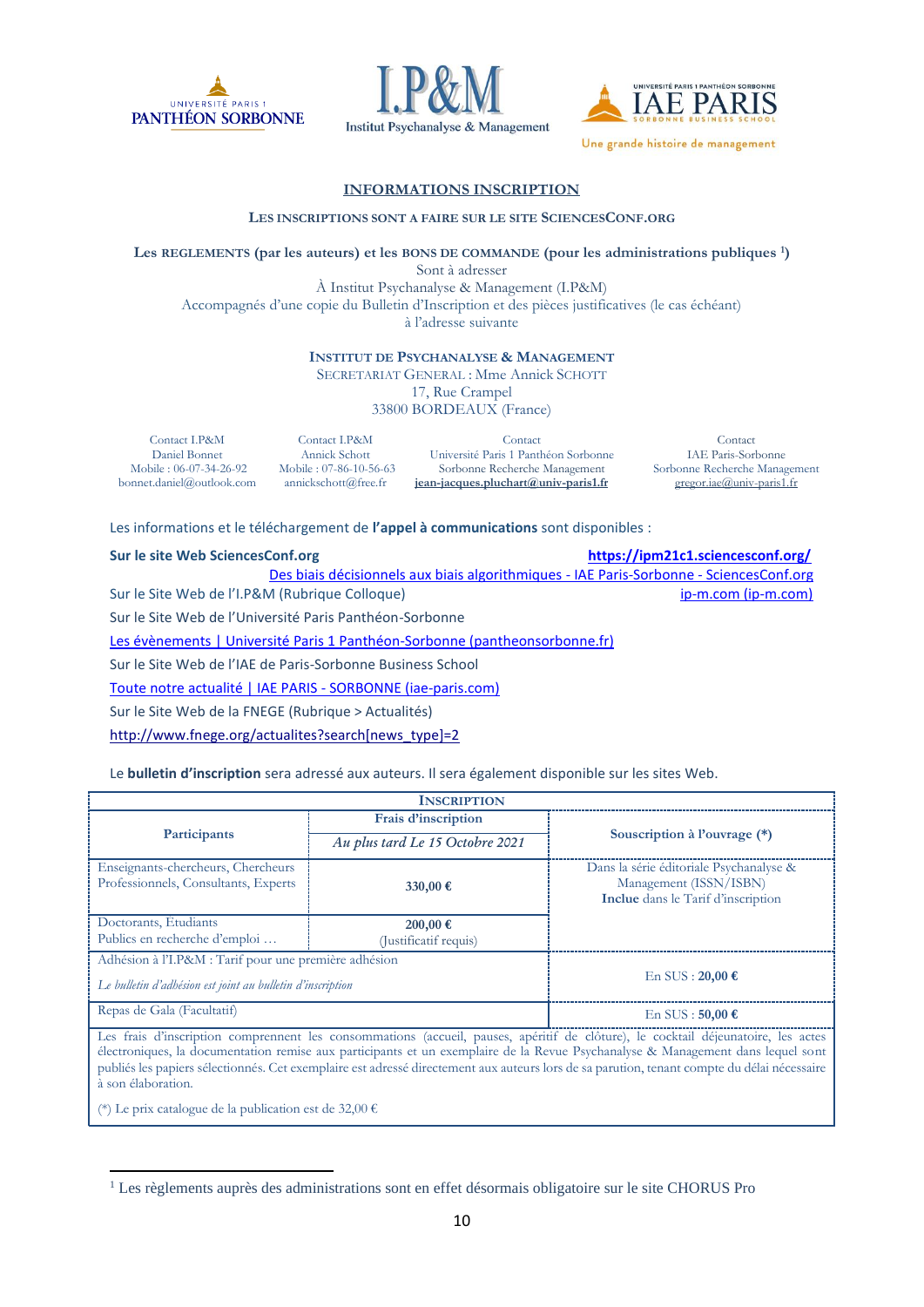





**Colloque Institut Psychanalyse & Management 25 et 26 Novembre 2021 12, Rue Jean Antoine de Baïf (1er étage) 75013 Paris**

**Des biais décisionnels aux biais algorithmiques.** *Les apports de la perspective psychanalytique dans l'étude des biais cognitifs, perceptuels, émotionnels, individuels et collectifs, perçus dans le cadre des organisations digitales. Éclairage de la décision et des processus d'innovations.*

#### **BULLETIN INSCRIPTION**

#### **Auprès de l'Institut Psychanalyse & Management**

Adresser le bulletin d'inscription accompagné du règlement

Ou de la copie du bon de commande et des pièces justificatives

**Pour l'inscription et le règlement, veuillez prendre connaissance des informations p. 8**

#### **INSTITUT DE PSYCHANALYSE & MANAGEMENT**

SECRETARIAT GENERAL : Mme Annick SCHOTT

17, Rue Crampel

33800 BORDEAUX (France)

|                          | Votre inscription |             |
|--------------------------|-------------------|-------------|
| $\Box$ Mademoiselle      | NOM:              | Fonction:   |
| Madame                   |                   |             |
| Monsieur                 | Prénom            |             |
|                          |                   |             |
|                          |                   |             |
| Société ou Organisme :   |                   | Téléphone   |
|                          |                   | Mobile      |
|                          |                   | Courriel    |
| Adresse de Facturation : |                   | Date:       |
|                          |                   | Signature : |
|                          |                   |             |

#### **Mode de règlement (à joindre obligatoirement au bulletin d'inscription)**

Chèque bancaire (à l'ordre de l'Institut Psychanalyse et Management)<br>
Universitant de l'Institut Dispute de commande universitant de la production de commande universitant de l'

 $\Box$  Bon de commande universitaire

Pour tout règlement par virement bancaire, merci d'indiquer : **Colloque I.P&M Novembre 2021**

Titulaire du compte : Institut Psychanalyse et Management Association à but non lucratif, régie par la Loi du 1er Juillet 1901

Siret : 41891428900024 – APE 913<sup>E</sup>

Relevé d'Identité Bancaire

| Code Banque                    | Code Guichet | $N^{\circ}$ compte                      | Clé Rib. |
|--------------------------------|--------------|-----------------------------------------|----------|
| 42559                          | 10 000       | 0801 389 0628                           |          |
| Crédit Coopératif, Montpellier |              |                                         |          |
|                                |              | IBAN: FR76 4255 9100 0008 0138 9062 816 |          |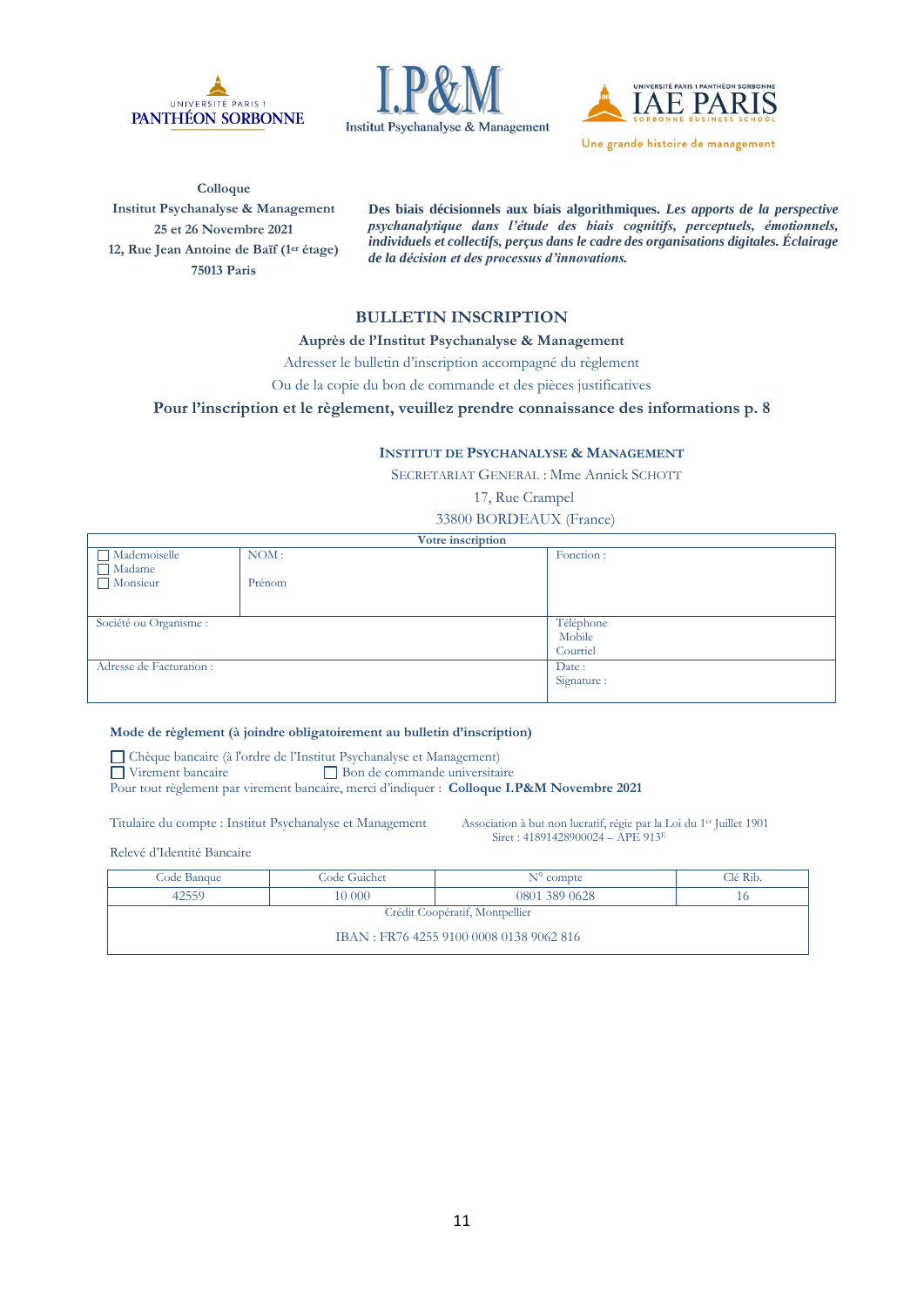





# **Bulletin d'Adhésion à l'I.P&M**

#### **Pour une 1ère adhésion à l'association I.P&M (facultative et en sus des frais d'inscription au colloque) Merci de remplir le bulletin d'adhésion**

**Pour un renouvellement de votre adhésion : Télécharger le bulletin sur le site** [Adhésion à L'I.P&M \(ip](http://ip-m.com/index.php/mpi/adhesion-ipm/)-m.com)

|                                                  |               | <b>BULLETIN D'ADHESION ANNEE UNIVERSITAIRE : 2021/2022</b><br>ADHESION COURANT JUSQU'AU 30 SEPTEMBRE 2022 |           |
|--------------------------------------------------|---------------|-----------------------------------------------------------------------------------------------------------|-----------|
|                                                  |               | <b>FICHE DE RENSEIGNEMENTS</b>                                                                            |           |
|                                                  |               | 1 <sup>ère</sup> Adhésion Adhésion au tarif de 20,00 € □                                                  |           |
|                                                  |               | <b>CONTACT PERSONNEL</b>                                                                                  |           |
| NOM:                                             |               | Prénom:                                                                                                   |           |
| Adresse:                                         |               |                                                                                                           |           |
| Téléphone:                                       | Fax:          |                                                                                                           | Mobile :  |
| Mail:                                            |               |                                                                                                           |           |
|                                                  |               | <b>CONTACT PROFESSIONNEL</b>                                                                              |           |
| Société :                                        |               |                                                                                                           | Fonction: |
| Adresse:                                         |               |                                                                                                           |           |
| Téléphone :                                      | Fax:          |                                                                                                           | Mobile:   |
| Mail:                                            |               |                                                                                                           |           |
| Mode de règlement :<br>Références du règlement : |               |                                                                                                           |           |
| Oui $\Box$<br>Souhaitez-vous recevoir un reçu :  | Non $\square$ |                                                                                                           |           |